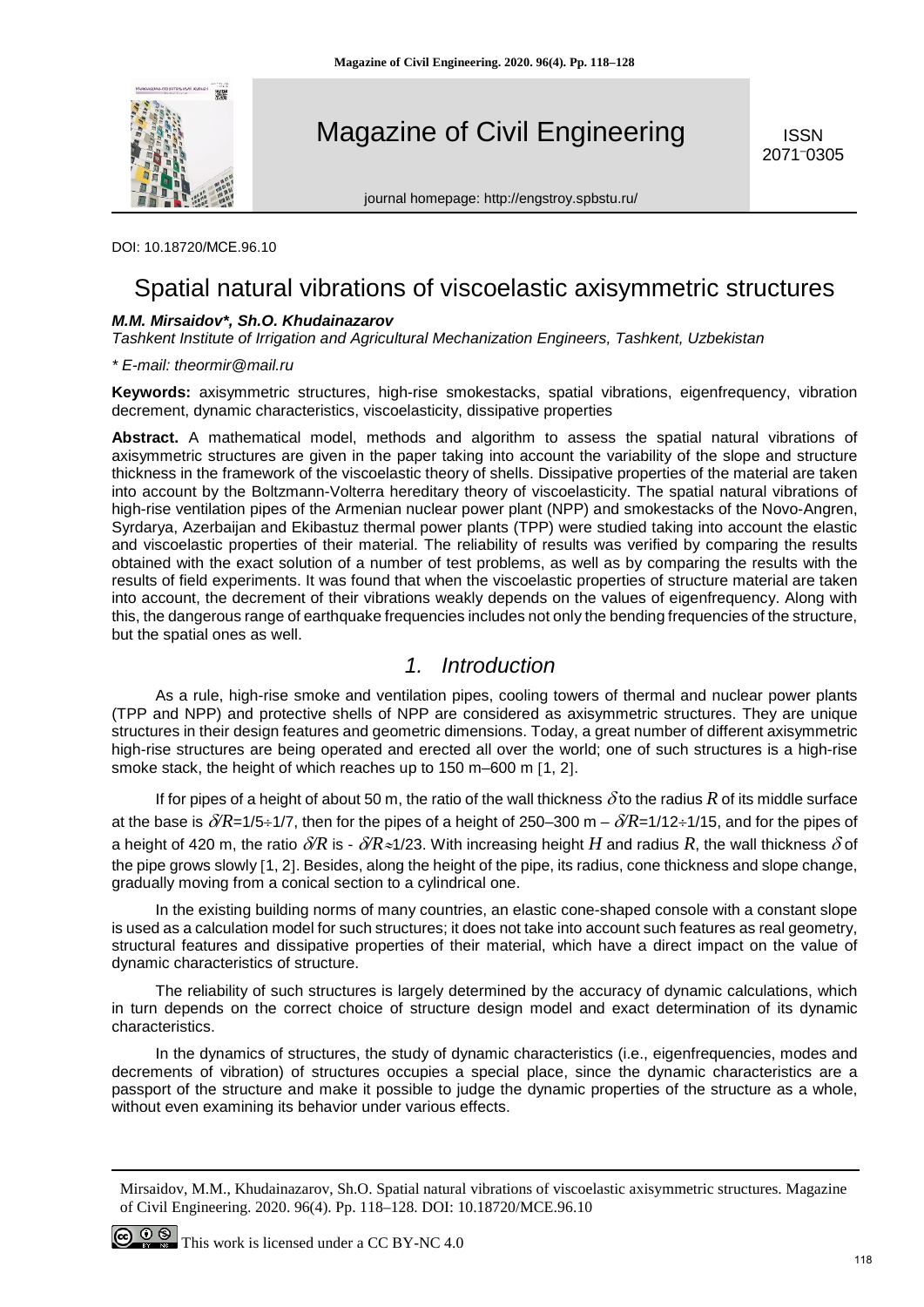Determination of eigenfrequencies and vibration modes even for elastic structures is a self-contained and rather difficult task. When accounting for dissipative properties of the material, the determination of structure dynamic characteristics is complicated by an order of magnitude.

The first attempts at a theoretical description of dissipative properties of materials are associated with the names of Voigt, Maxwell, and Kelvin. Further, new models were proposed, and known models were improved to describe dissipative processes occurring in various systems during dynamic processes. However, the results obtained did not always agree well with experimental data.

To eliminate this, other, more adequate models were used that take into account dissipative processes in the material, such as the model with hysteresis absorption or hereditary viscoelastic models of the Boltzmann-Volterra type, although their implementation is rather difficult and experimental materials are scarce [3–10].

Recently, when determining the natural frequencies and vibration modes of various high-rise structures, much attention has been paid to accounting for elastic properties of structure material only.

#### For instance:

− an experimental determination of dynamic characteristics of high-rise monolithic reinforced concrete buildings was considered in [11] and the results obtained were recommended for certification of buildings;

− the energy method for estimating the cylindrical shells vibration was given in [12], where the effect of uniform external pressure and symmetrical boundary conditions on eigenfrequency of homogeneous and multilayer isotropic cylindrical shells was studied;

− the oscillatory process of rigid composite cylindrical shells taking into account the bending behavior of stiffness ribs and their effect on eigenfrequencies of a shell, a change in its thickness and boundary conditions were studied in [13];

− in [14] the eigenfrequencies of a cylindrical shell were studied at different boundary conditions;

− change in dynamic characteristics of the structure in order to detect damage to reinforced concrete building structures was considered in [15];

− to effectively evaluate the eigenfrequency and attenuation coefficient, a reliable mathematical model was proposed in [16] based on the use of the probability distribution function of eigenfrequency.

− along with this, the stress-strain state, dynamic behavior, and wave phenomenon in various systems were studied in [17–26], taking into account the design features.

These are just some of the studies devoted to the determination of dynamic characteristics of various designs and systems.

The above review of well-known studies shows that the dynamic characteristics of spatial axisymmetric structures, such as ventilation and smokestacks of nuclear and heat power plants, are evaluated differently in different works, and each theory or method used has its advantages and disadvantages.

Therefore, the development of an adequate model, effective methods and algorithm for assessing the dynamic characteristics of high-rise axisymmetric structures, taking into account their design features and dissipative properties of their material, is an urgent task of the mechanics of a deformable rigid body.

The aim of this study is to develop an adequate mathematical model, methods and algorithm for solving the problem of spatial natural vibrations of viscoelastic axisymmetric structures using the theory of shells and studying the dynamic characteristics (i.e., frequency and decrement of vibrations) of real structures, as well as comparing the results with the results of field experiments.

# *2. Methods*

Consider a high axisymmetric structure (Fig. 1), modeled as an axisymmetric viscoelastic shell with a rectilinear axis, with a variable slope and a variable wall thickness, the lower part of the structure  $(z=0)$  is on a rigid base, and the upper (*z=H)* is free. The spatial natural vibrations of the structure under consideration are investigated (Fig. 1).

To determine the dynamic characteristics of the structures (Fig. 1), it is necessary to study spatial natural vibrations, i.e. the structure motion in which all of its points oscillate according to the same harmonic law - real or complex one - with different amplitudes in the absence of external influences, i.e.

$$
\vec{u}(\vec{x},t) = \vec{u}^*(\vec{x})e^{-i\omega t}
$$
 (1)

Here  $\vec{u}^*(\vec{x}) = \{u_\tau(\vec{x}), u_\theta(\vec{x}), u_r(\vec{x})\}$  is the displacement vector of the structure point (Fig. 1) in the directions of the coordinate axes  $\vec{x} = \{z, \theta, r\}$ , respectively.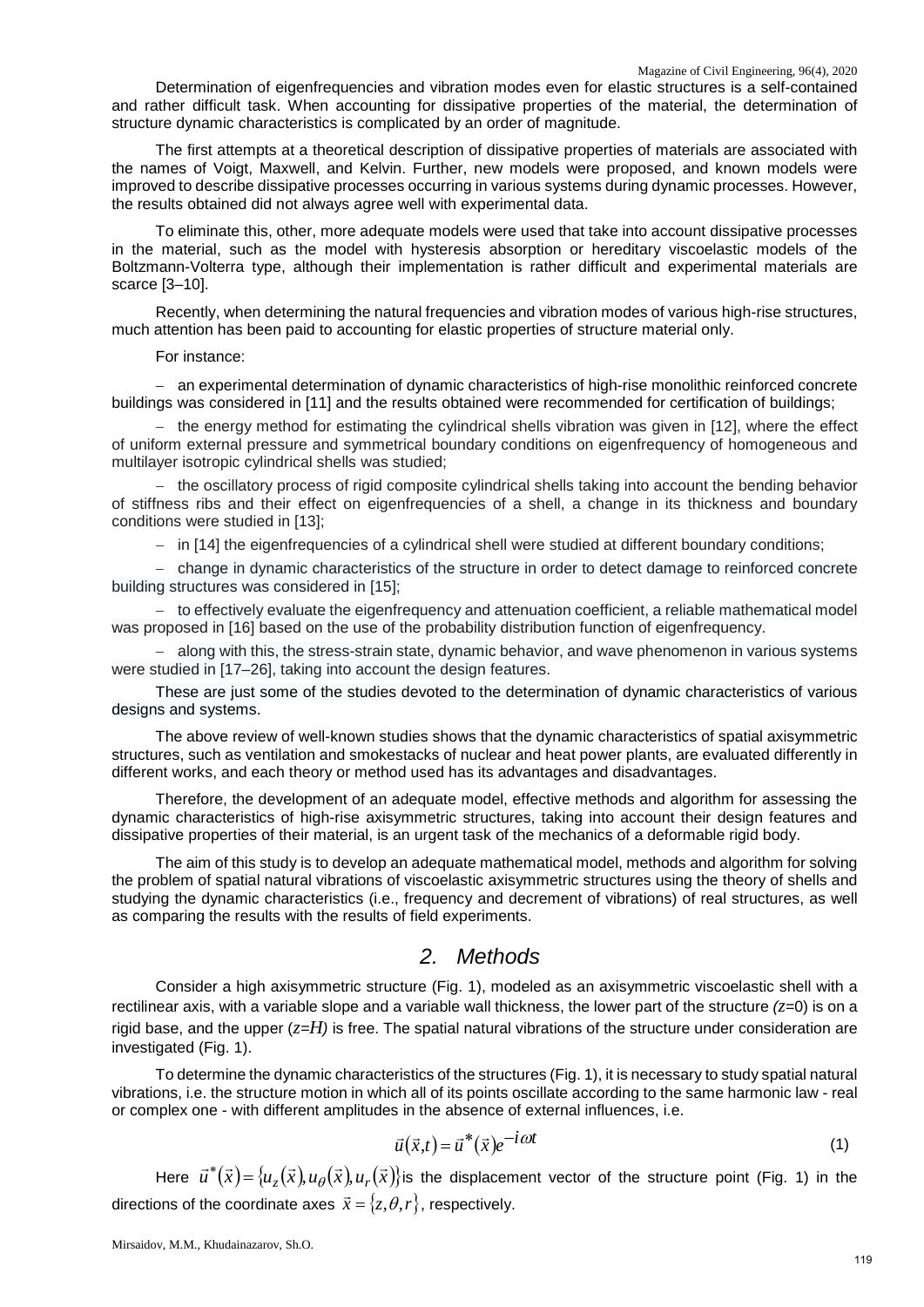In the case of conservative systems  $\omega$ ,  $\vec{u}^*(\vec{x})$  are the frequency and natural vibration of the structures. In the case of non-conservative systems  $\omega$ ,  $\vec{u}^*(\vec{x})$  are the complex quantities, i.e.  $\omega = \omega_p - i\omega_l$ , the real part  $\omega_R$  of the complex parameter  $\omega$  in its physical essence is the frequency of free damped vibrations of the structure, and the imaginary part  $\omega$ , accurate to the sign is equal to the damping coefficient of vibrations and determines the dissipative properties of the structure as a whole.



**Figure 1. Model of axisymmetric structure.** 

To simulate the process of structure strain (Fig. 1) under its natural vibrations, the principle of virtual displacements is used according to which the sum of all active forces acting on the structure, including the inertia forces on virtual displacements, is zero, i.e.:

$$
-\int_{F} \left(\tilde{M}_{s}\delta\gamma_{s} + \tilde{M}_{\theta}\delta\gamma_{\theta} + \tilde{M}_{s\theta}\delta\gamma_{s\theta} + \tilde{N}_{s}\delta\varepsilon_{s} + \tilde{N}_{\theta}\delta\varepsilon_{\theta} + \tilde{N}_{s\theta}\delta\varepsilon_{\theta}\right)dF - \int_{F} \rho(\ddot{u}\delta u + \ddot{v}\delta v + \ddot{w}\delta w)dF = 0
$$
\n(2)

In this case, kinematic boundary conditions are used

$$
z = 0: \vec{u} = 0; \frac{\partial v}{\partial z} = 0 \tag{3}
$$

Here:

 $\vec{u}(\vec{x},t) = \{\mu(\vec{x},t),\nu(\vec{x},t),\nu(\vec{x},t)\};\;\;\;\vec{x} = \{z,\theta,r\}\;\;\;$  are the coordinates of the point in cylindrical coordinates;

 $u, v, w$  are displacements in the directions of axes  $(z, \theta, r)$  of cylindrical coordinates, respectively;  ${\tilde M}_s$ , ${\tilde M}_\theta$ , ${\tilde M}_s$  $\theta$ , ${\tilde N}_s$ ,, ${\tilde N}_\theta$ ,, ${\tilde N}_s$  $\theta$  are bending, torsional and membrane forces;  $\delta\gamma_s$ , $\delta\gamma_\theta$ , $\delta\gamma_s$  $\theta$ , $\delta\epsilon_s$ , $\delta\epsilon_\theta$ , $\delta\epsilon_s$ , $\theta$ are isochronous variations in the curvature and components of the strain tensor;  $\delta u, \delta v, \delta w$  - variations of displacements in longitudinal, circumferential and tangent directions; ρ is the density of the shell material.

The relationship between the components of the forces and strains at an arbitrary point of the structure (Fig. 1) is taken in the form:

$$
\widetilde{N}_s = \widetilde{\lambda} \left( \varepsilon_s + v \varepsilon_\theta \right); \ \widetilde{M}_s = \widetilde{\mu} \left( \gamma_s + v \gamma_\theta \right)
$$
\n
$$
\widetilde{N}_\theta = \widetilde{\lambda} \left( \varepsilon_\theta + v \varepsilon_s \right); \ \widetilde{M}_\theta = \widetilde{\mu} \left( \gamma_\theta + v \gamma_s \right);
$$
\n
$$
\widetilde{N}_{s\theta} = \widetilde{K} \varepsilon_{s\theta}; \ \widetilde{M}_{s\theta} = \widetilde{G} \gamma_{s\theta}
$$
\n(4)

where

$$
\widetilde{\lambda} = \frac{\widetilde{E}h}{1 - \nu^2}; \ \widetilde{\mu} = \frac{\widetilde{E}h^3}{12(1 - \nu^2)}; \ \widetilde{K} = \frac{\widetilde{E}h}{2(1 + \nu)}; \ \widetilde{G} = \frac{\widetilde{E}h^3}{12(1 + \nu^2)}
$$

Mirsaidov, M.M., Khudainazarov, Sh.O.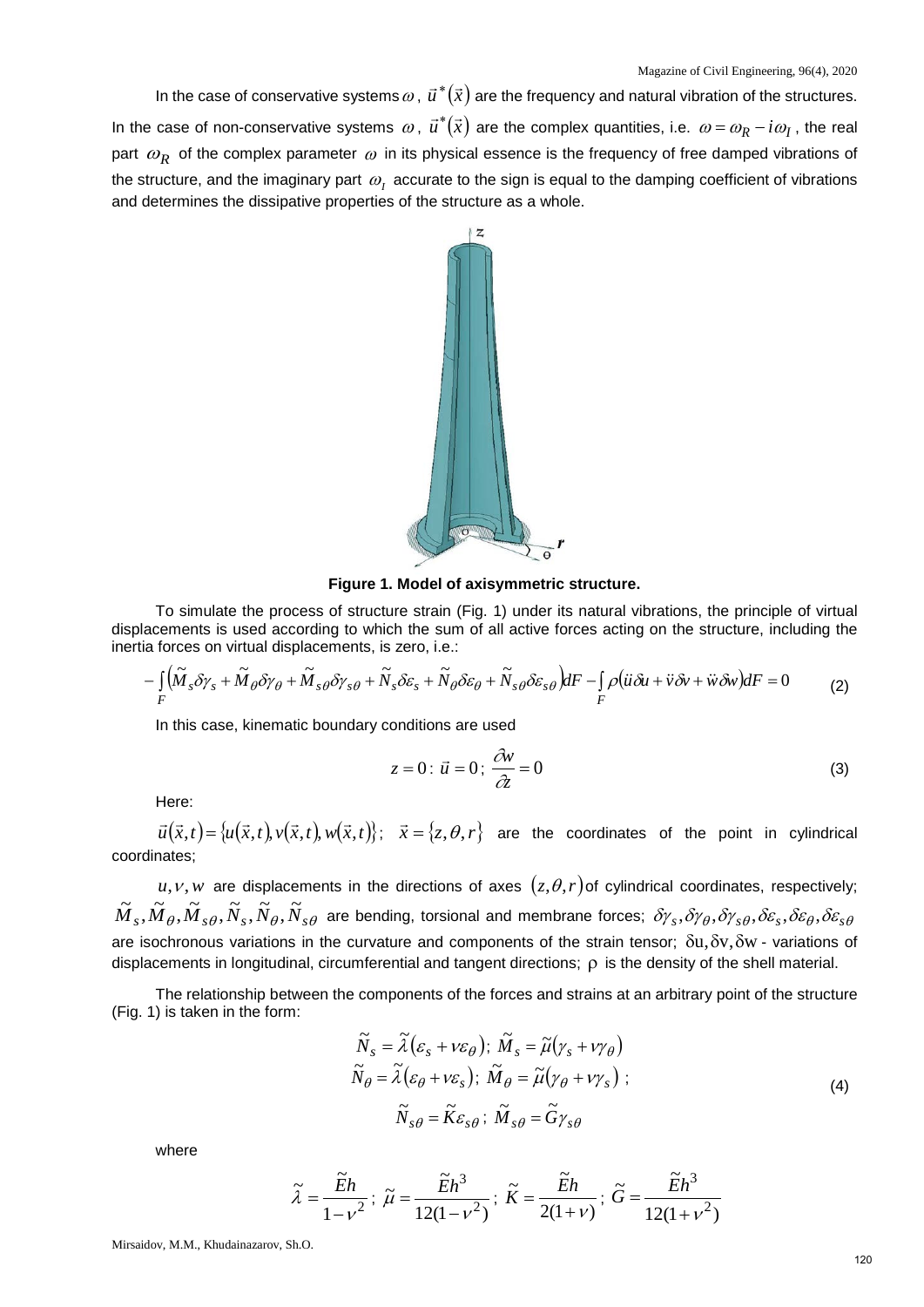To describe the viscoelastic properties of the material, the Boltzmann-Volterra hereditary theory [5–8] is used according to which the long-term elastic modulus is expressed by the integral operator

$$
\widetilde{E}[\varphi] = E\left[\varphi(t) - \int_{0}^{t} \Gamma(t-\tau)\varphi(\tau)d\tau\right]
$$
\n(5)

*E* is the instant modulus of elasticity of the material;

 $\Gamma(t-\tau)$  is the kernel of relaxation.

If the function  $\varphi(t)$  has the form

$$
\varphi(t) = \psi(t)e^{-i\omega_R t}
$$
\n(6)

where  $\psi$  is a slowly changing function of time, *i* is an imaginary unit,  $\omega_R$  is a real constant.

Assuming that the integral terms in (5) are small compared to  $\varphi(t)$ , and using the freezing method [5, 6, 8], the integral relation (5) can be reduced to the complex one, i.e.:

$$
\widetilde{E}[\varphi] \approx E\left[1 - \Gamma^{c}(\omega_{R}) - i\Gamma^{s}(\omega_{R})\right]\psi\Big\},\tag{7}
$$

where

$$
\Gamma^{c}(\omega_{R}) = \int_{0}^{\infty} \Gamma(\tau) \cos \omega_{R} \tau d\tau,
$$
  

$$
\Gamma^{s}(\omega_{R}) = \int_{0}^{\infty} \Gamma(\tau) \sin \omega_{R} \tau d\tau,
$$
 (8)

 $\Gamma^S$ ,  $\Gamma^C$  are the sines and cosines of the image of Fourier kernel  $\Gamma(\tau)$ .

The relationship between the components of the strain tensor and the displacement vector is described by Cauchy relations

$$
\varepsilon_{s} = \frac{\partial u}{\partial s}
$$
\n
$$
\varepsilon_{\theta} = \frac{1}{r} \frac{\partial v}{\partial \theta} + \frac{1}{r} (w \cos \varphi + u \sin \varphi)
$$
\n
$$
\varepsilon_{s\theta} = \frac{1}{r} \frac{\partial u}{\partial \theta} + \frac{\partial v}{\partial s} - \frac{1}{r} v \sin \varphi
$$
\n
$$
\gamma_{s} = -\frac{\partial^{2} w}{\partial s^{2}}
$$
\n
$$
\gamma_{\theta} = -\frac{1}{r^{2}} \frac{\partial^{2} w}{\partial \theta^{2}} + \frac{\partial v}{\partial \theta} \frac{\cos \varphi}{r^{2}} - \frac{\partial w}{\partial s} \frac{\sin \varphi}{r}
$$
\n
$$
\gamma_{s\theta} = 2 \left( -\frac{1}{r} \frac{\partial^{2} w}{\partial s \partial \theta} + \frac{\sin \varphi}{r^{2}} \frac{\partial w}{\partial \theta} + \frac{\cos \varphi}{r} \frac{\partial v}{\partial s} - \frac{\sin \varphi \cos \varphi}{r^{2}} v \right)
$$
\n(9)

Here *s* is the coordinate measured along the neutral line of the shell;  $\varphi$  is the angle between the tangent to the generatrix and the axis  $z$  of the shell;  $r$  is the variable radius of the middle surface of the shell. Substituting (1) into (2), (3), (4), (9), taking into account (7), reduces the problem under consideration to a complex variational eigenvalue problem of the form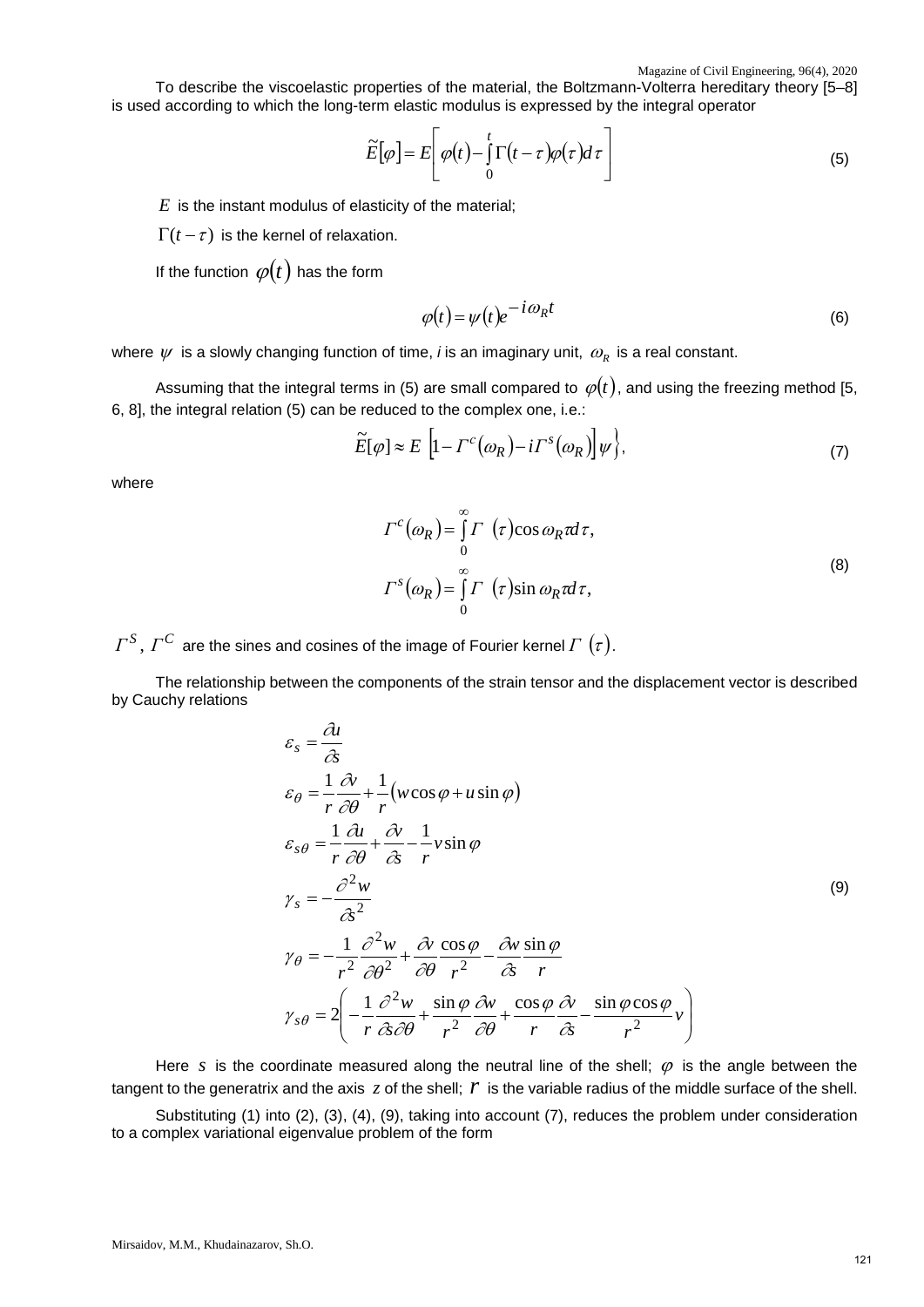Magazine of Civil Engineering, 96(4), 2020

$$
-\int_{F} (\overline{M}_{s} \delta \gamma_{s} + \overline{M}_{\theta} \delta \gamma_{\theta} + \overline{M}_{s\theta} \delta \gamma_{s\theta} + \overline{N}_{s} \delta \varepsilon_{s} + \overline{N}_{\theta} \delta \varepsilon_{\theta} + \overline{N}_{s\theta} \delta \varepsilon_{s\theta}) dF +
$$
  
+  $\rho \omega^{2} \int_{F} (u^{*} \delta u^{*} + v^{*} \delta v^{*} + w^{*} \delta w^{*}) dF = 0$   

$$
z = 0 : \overrightarrow{u}^{*} = 0; \delta \left( \frac{dw^{*}}{ds} \right) = 0
$$
 (10)

Now, the problem under consideration of finding the eigenfrequencies and natural modes of viscoelastic shell vibrations (Fig. 1) has been reduced to finding the constant  $\omega^2$  - ( $\omega = \omega_R - i\omega_I$ ) and vector function  $\vec{u}^*(\vec{x})$ - ( $\vec{u}^*(\vec{x})$ =  $\vec{u}_R^*(\vec{x})$ -  $i\vec{u}_I^*(\vec{x})$ ), satisfying equation (10) for any kinematic virtual displacement  $\delta\vec{u}^*$ .

When solving the variational problem (10) on the spatial natural vibrations of a viscoelastic axisymmetric shell (Fig. 1), the solution along one coordinate is taken in the form of an exact trigonometric (in the circumferential direction at the angle  $\theta$ ) dependence

$$
u^*(s, \theta) = \overline{u}(s) \cos n\theta
$$
  

$$
v^*(s, \theta) = \overline{v}(s) \sin n\theta
$$
  

$$
w^*(s, \theta) = \overline{w}(s) \cos n\theta
$$
 (11)

 $n = 0,1,2,...$  is number of harmonics, the finite element discretization is used along coordinate *s* with finite elements in the form of a truncated cone with 8 degrees of freedom.

The finite element method (FEM) procedure described in [27] allows us to reduce the variational problem (10) to a complex algebraic eigenvalue problem for a structure (Fig. 1):

$$
\left(\left[\overline{K}\right]-\omega^2\left[M\right]\right)\left\{\overline{z}\right\}=0\,,\tag{12}
$$

where  $\left[\overline{K}\right]$  is the complex stiffness matrix, the value of which depends on the sought for parameter  $\omega_{\scriptscriptstyle R}$ ;  $\left[M\right]$ is the matrix of the structure mass;  $\omega = \omega_R - i\omega_I$  is the complex eigenfrequency;  $\{\overline{z}\} = \{z_R\} - i\{z_I\}$  is the complex eigenvector corresponding to the eigenfrequency  $\omega$  of the structure.

Usually, the order of the equations to be solved (12) exceeds 1500. Therefore, the eigenvalues  $\lambda = \omega^2$ of algebraic equation (12) are found using the Muller method [28], because there is no other, more efficient method for calculating complex eigenvalues, and the eigenvector  $\{\overline{z}\}\$  is determined by the Gauss method using specially developed algorithms and a calculation program for IBM. The entire calculation process outlined in this section is automated and runs on an IBM PC. An author's certificate of the Intellectual Property Agency under the Ministry of Justice of the Republic of Uzbekistan was obtained for the developed software.

# *3. Results and Discussion*

### *3.1. Study of the method and algorithm convergence when solving model problems*

In this section, consider the convergence and the solutions accuracy obtained on model problems of natural vibrations for cylindrical shells, taking into account the elastic and viscoelastic properties of the material. The obtained solutions are compared with the known exact solutions.

### **Task 1.**

The axisymmetric own vibrations of an elastic cylindrical shell are considered here. The boundary conditions are: both ends of the shell are hinged, i.e.:

$$
u|_{z=0} = 0; w|_{z=0} = 0; w''|_{z=0} = 0
$$
  

$$
z=L
$$
 (13)

In the calculation, the following initial data were used:

$$
r_1/r_2=0.98
$$
;  $L/r_2=6.0$ .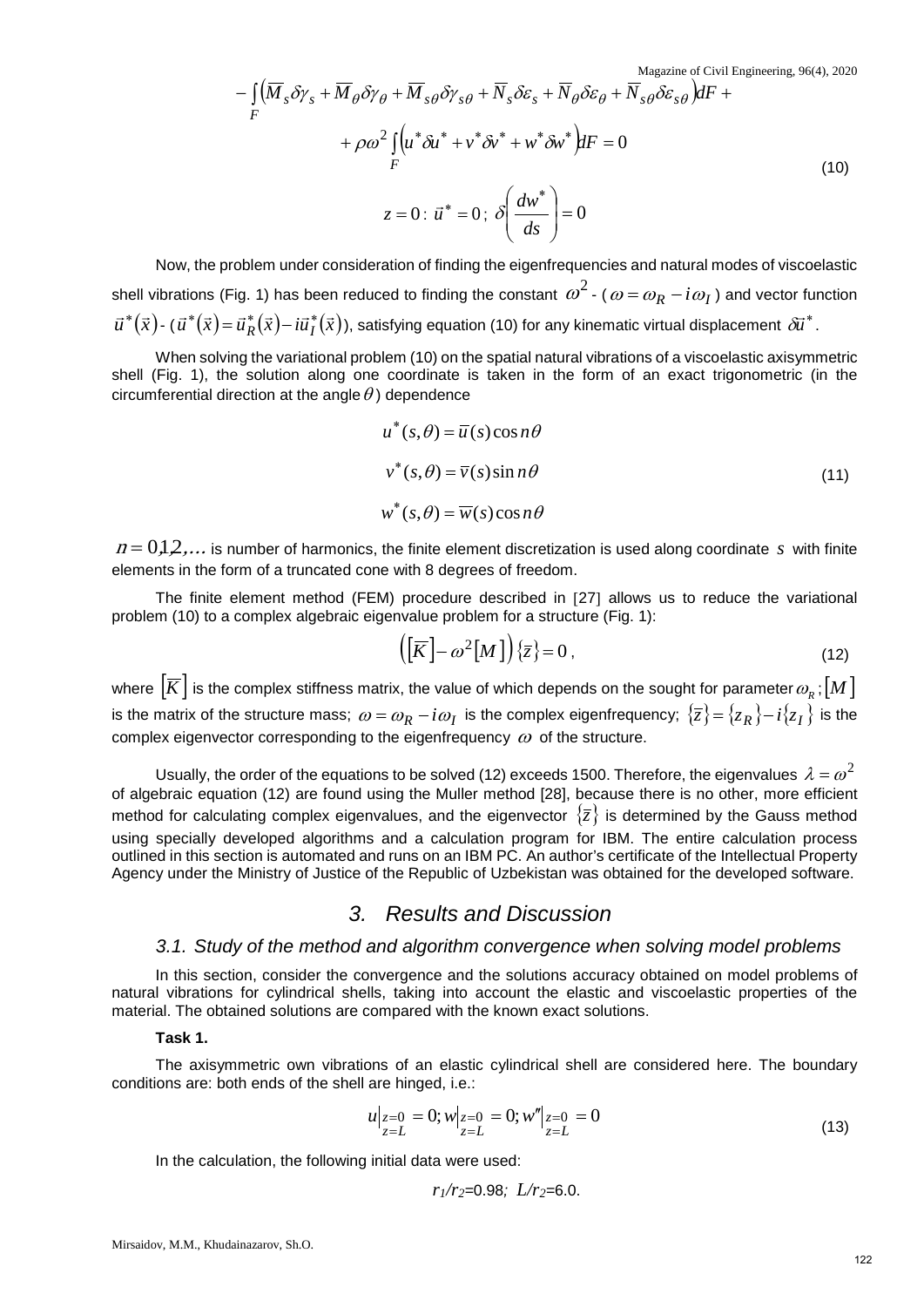The shell material is hypothetical, its elastic modulus is  $E$ , the density is  $\rho$ , and the Poisson's ratio is

#### <sup>ν</sup>*: E/*ρ*=1.0;* ν*=0.3.*

where  $r_1, r_2$  are the inner and outer radii of the cylinder;  $L$  is the shell length.

When solving the problem under consideration (at  $n=0$  in expression (11)) we obtain axisymmetric eigenfrequencies of the shell. The task is to determine the axisymmetric frequencies of elastic cylindrical shells.

Table 1 shows a comparison of axisymmetric eigenfrequencies of an elastic cylindrical shell obtained by exact solution and using the finite element method.

An analysis of the comparison shows a satisfactory agreement between the numerical results and the exact solution.

### **Task 2.**

The axisymmetric natural vibrations of a viscoelastic cylindrical shell with a hinged support at the ends are considered, i.e. the conditions are similar to (13). Geometrical and mechanical parameters of a shell, are similar to the ones in Task 1.

The Boltzmann–Volterra hereditary theory with the Rzhanitsyn–Koltunov relaxation kernel in the form of [6–8] was used to describe the viscoelastic properties of the shell material:

$$
\Gamma(t) = Ae^{-\beta t}t^{\alpha - 1}
$$
\n(14)

with parameters  $A=0.008$ ;  $\beta=0.05$ ;  $\alpha=0.1$ .

The results obtained are presented in Table 1, which shows the complex eigenfrequencies of a viscoelastic cylindrical shell obtained by exact solution and using the finite element method.

|  |  |  | Table 1. Natural frequencies of an elastic and viscoelastic cylindrical shell. |  |
|--|--|--|--------------------------------------------------------------------------------|--|
|--|--|--|--------------------------------------------------------------------------------|--|

| No.        | Eigenfrequencies |                                                        |                                  |                                                     |  |  |  |
|------------|------------------|--------------------------------------------------------|----------------------------------|-----------------------------------------------------|--|--|--|
| of eigen   |                  | Elastic shell                                          | Viscoelastic shell               |                                                     |  |  |  |
| frequency  | Exact solution   | Solutions obtained<br>using the developed<br>algorithm | Exact solution                   | Solutions obtained using<br>the developed algorithm |  |  |  |
| $\omega_1$ | 0.5152           | 0.5153                                                 | $0.5132 - i3.090 \times 10^{-4}$ | $0.5144 - i3.096*10^{-4}$                           |  |  |  |
| $\omega_2$ | 0.8959           | 0.8962                                                 | $0.8925 - 15.223 \times 10^{-4}$ | $0.8944 - 15.344 \cdot 10^{-4}$                     |  |  |  |
| $\omega_3$ | 0.9732           | 0.9734                                                 | $0.9695 - 15.643 \times 10^{-4}$ | $0.9716 - 15.653 \times 10^{-4}$                    |  |  |  |
| $\omega_4$ | 0.9877           | 0.9880                                                 | $0.9840 - 15.724 \cdot 10^{-4}$  | $0.9859 - 15.731 \times 10^{-4}$                    |  |  |  |
| $\omega_5$ | 0.9930           | 0.9937                                                 | $0.9896 - 15.754 \cdot 10^{-4}$  | $0.9899 - 15.769 \times 10^{-4}$                    |  |  |  |

Analysis of the solutions of test problems (tasks 1, 2) allows us to draw the following conclusions:

The obtained eigenfrequencies and their comparison with the exact ones show satisfactory accuracy of the numerical results for elastic and viscoelastic shells.

Summarizing the results obtained, it can be stated that the studies of the convergence of numerical solutions, and their comparison with the exact ones, show the reliability and validity of the developed methods and compiled software for PC-IBM when solving problems of natural vibrations of elastic and viscoelastic shelllike structures.

# *3.2. Study of spatial natural vibrations of high stacks taking into account elastic properties of the material*

In this section, consider the spatial natural vibrations (frequencies and modes) of high-rise smoke stacks of the Novo-Angren, Syrdarya, Azerbaijan and Ekibastuz TPPs and the ventilation pipe of the Armenian NPP according to the theory of shells in elastic statement using the developed methods and PC-IBM calculation programs.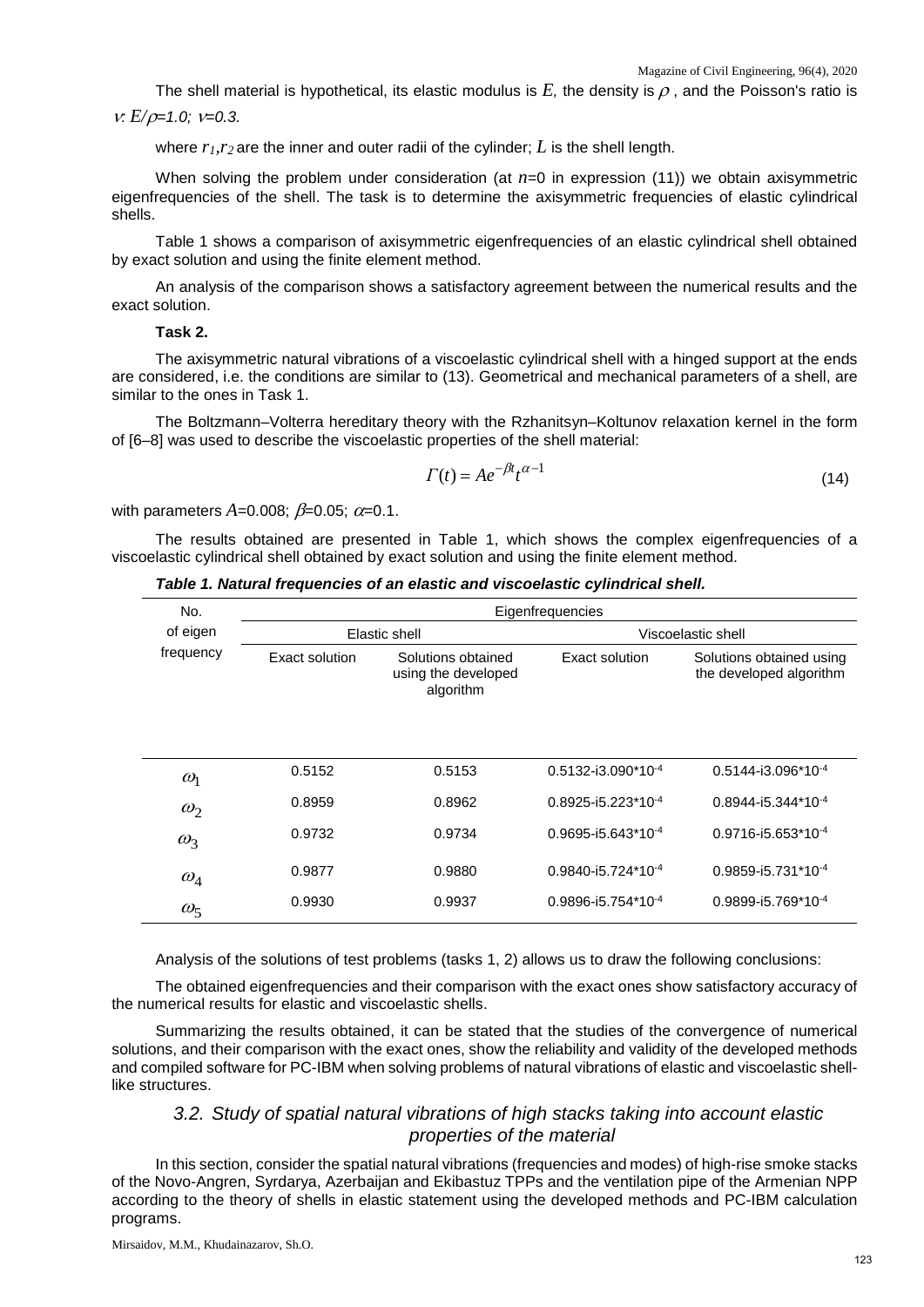In calculations, a high-rise smokestack is modeled by an elastic axisymmetric shell of variable thickness with separate variable slopes of both internal and external surfaces that describe the real geometry of the structures.

All geometric dimensions of the considered structures are taken from design documentation. Some of geometric dimensions of these structures are as follows (*H* is height, *R* is outer diameter and *h* is pipe wall thickness, *z* is pipe mark from the base of the structure):

Smokestack of the Novo-Angren TPP,  $H = 325.0$  m; at the mark:  $z = 0.0$  m:  $R = 19.0$  m,  $h = 1.10$  m; at the mark:  $z = 325.0$  m:  $R = 8.35$  m,  $h = 0.40$  m.

Smokestack of Syrdarya TPP,  $H = 325.0$  m; at the mark:  $z = 0.0$  m:  $R = 21.0$  m,  $h = 0.85$  m; at the mark:  $z = 325.0$  m:  $R = 6.00$  m,  $h = 0.22$  m.

Smokestack of the Azerbaijan TPP,  $H = 330.0$  m; at the mark:  $z = 0.0$  m:  $R = 19.0$  m,  $h = 1.00$  m; at the mark:  $z = 330.0$  m:  $R = 7.52$  m,  $h = 0.60$  m.

Smokestack of Ekibastuz TPP,  $H = 420.0$  m; at the mark:  $z = 0.0$  m:  $R = 22.0$  m,  $h = 1.20$  m; at the mark:  $z = 420.0$  m,  $R = 7.10$  m,  $h = 0.30$  m.

Ventilation pipe of the Armenian NPP,  $H = 150.0$  m; at the mark:  $z = 0.0$  m:  $R = 8.45$  m,  $h = 0.90$  m; at the mark:  $z = 150.0$  m,  $R = 2.35$  m,  $h = 0.16$  m.

The parameters of the physico-mechanical characteristics of the material under consideration are taken as:

$$
E = 2.9 \times 10^4
$$
 MPa;  $v = 0.17$ ;  $\rho = 2.5$  t/m<sup>3</sup>;  $\Gamma(t) = 0.0$ .

For all the aforementioned high-rise smokestacks, non-axisymmetric natural vibrations corresponding to different numbers  $(n)$  of harmonics were studied. At harmonic number  $n = 0$ , the spatial form splits into axisymmetric and torsional vibration modes.

For axisymmetric vibrations of a shell in one-dimensional problem, there is a one-dimensional equivalent – longitudinal vibrations of a beam, and for torsional vibrations of the shell a one-dimensional equivalent is torsional vibration of a beam. At *n =* 1, for non-axisymmetric vibrations of the shell, there also exists a onedimensional equivalent – bending vibrations of a beam. At *(n* = 2,3, ...) non-axisymmetric vibrations of onedimensional equivalents do not exist.

For all stacks listed above, at each harmonic  $(n = 0, 1, 2, 3, ...)$ , at least 5 eigenfrequencies were obtained and the corresponding vibration modes were constructed.

Table 2 shows the spatial (at *n* = 0,1,2,3, ...) eigenfrequencies for some high-rise stacks obtained using the developed methods and software.

*Table 2. Frequency of spatial natural modes of vibration (rad/sec) of structures (high-rise stacks) obtained in elastic statement.* 

| No. of         |              | Novo-Angren TPP |              | <b>Ekibastuz TPP</b> |              |              | Syrdarya TPP |              |            |
|----------------|--------------|-----------------|--------------|----------------------|--------------|--------------|--------------|--------------|------------|
| harmonics      | $\omega_{1}$ | $\omega_2$      | $\omega_{3}$ | $\omega_1$           | $\omega_{2}$ | $\omega_{3}$ | $\omega_{1}$ | $\omega_{2}$ | $\omega_3$ |
| $n=0$ torsion. | 20.10        | 34.92           | 55.70        | 17.76                | 29.05        | 45.36        | 24.42        | 39.92        | 60.43      |
| $n=0$ axisym.  | 24.66        | 49.78           | 81.84        | 20.51                | 40.04        | 65.48        | 27.43        | 53.56        | 87.16      |
| $n=1$          | 1.89         | 6.30            | 14.29        | 1.27                 | 4.09         | 9.20         | 2.96         | 7.59         | 16.38      |
| $n=2$          | 13.02        | 15.75           | 19.29        | 11.92                | 14.69        | 16.59        | 11.23        | 15.85        | 19.65      |
| $n=3$          | 36.89        | 38.31           | 40.11        | 26.99                | 35.86        | 39.31        | 32.30        | 35.05        | 44.31      |
| $n=4$          | 68.51        | 70.67           | 73.48        | 54.54                | 60.32        | 69.02        | 56.79        | 64.01        | 73.19      |
| $n=5$          | 107.35       | 109.18          | 116.12       | 76.07                | 90.20        | 97.38        | 86.63        | 98.79        | 105.06     |

(tr – torsional, as – axisymmetric frequencies)

In the studies conducted at the Institute of Earth Physics of the Academy of Sciences of the Russian Federation [29] it was found that the predominate periods of soil vibrations during strong earthquakes are within the range of 0.1–0.5 sec.

When analyzing the values of obtained eigenfrequencies of the structures under consideration, there is a probability that they would coincide with the ground motion frequency during the earthquake; this can lead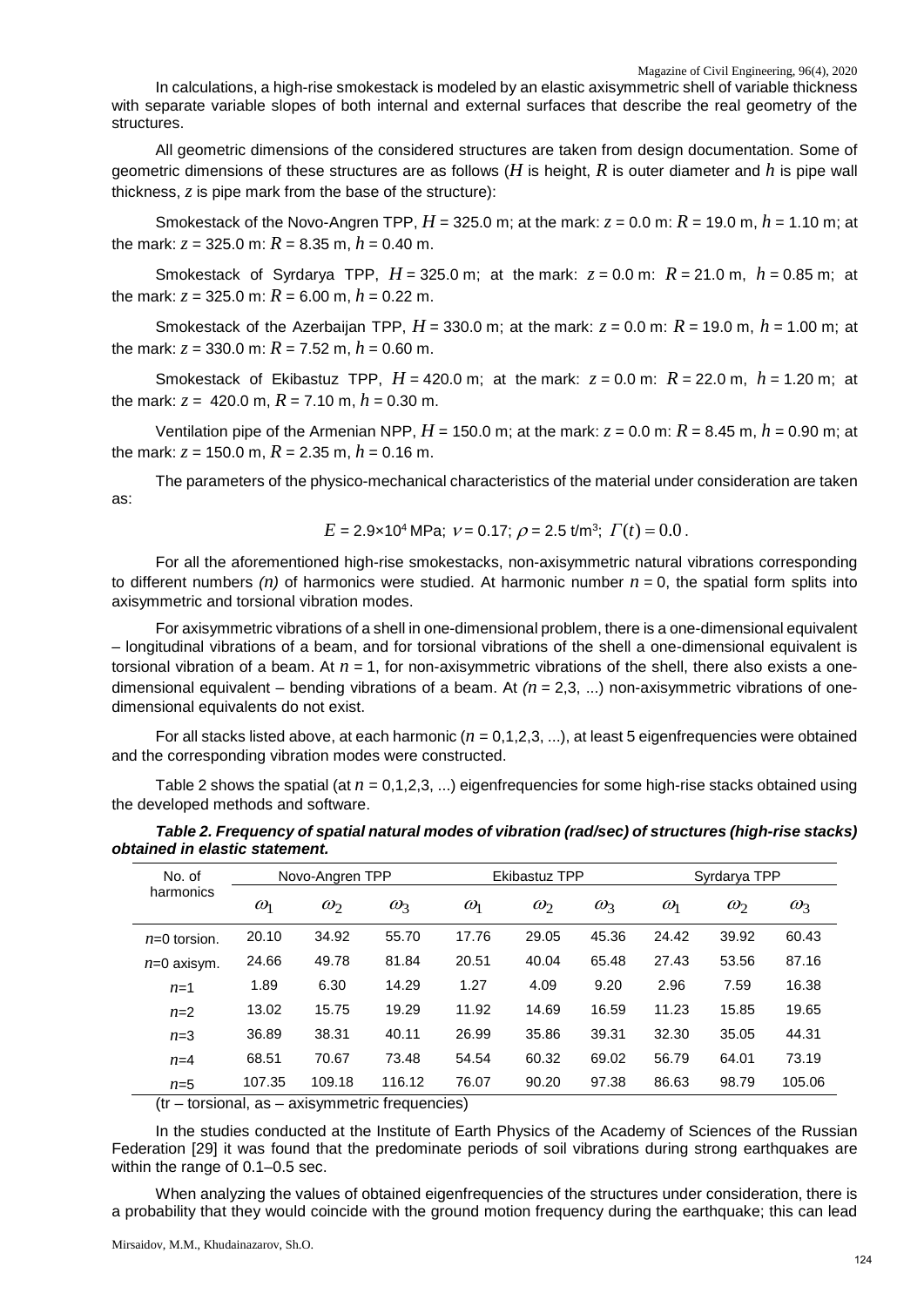to a dangerous phenomenon – resonant vibrations of a pipe. This indicates that in assessing the seismic resistance of such structures, one cannot limit oneself by only a few bending eigenmodes of vibration (at *n*=1).

## *3.3. Study of spatial own vibrations of high-rise stacks taking into account viscoelastic properties of the material*

In this section, spatial natural vibrations (frequencies, modes and decrements of vibrations) of the above structures in viscoelastic statement (i.e. considering viscoelastic properties of the structure material) are studied using the developed methods and PC-IBM computation. The structures under consideration are modeled by a viscoelastic axisymmetric shell with a variable slope and thickness, which makes it possible to take into account their real geometry.

To describe the viscoelastic properties of the material, the Boltzmann-Volterra hereditary theory with the Rzhanitsyn-Koltunov kernel is used (14).

The choice of viscoelastic models to describe the properties of structure material (concrete) is explained by the closeness of experimental and theoretical results obtained for the stress state of concrete [30]. The parameters of the relaxation kernel are found on the basis of the technique [8], the essence of which lays in the comparison of experimental creep curve and the theoretical curve. In this work, the theoretical strain values for various time instants are tabulated in detail and the curves are plotted for a wide range of kernel parameters *A*, β, α.

To determine the values of the kernel parameters for concrete, several experimental creep curves for concrete, presented in [30], were processed. By superimposing the obtained experimental curve on the assemblage (set) of theoretical curves [8] and shifting it to the abscissa and ordinate axes, we find the one theoretical curve that coincides with experimental one. The values corresponding to this theoretical curve are taken as the sought for values of the kernel parameters.

In the problem to be solved below, the parameters of the relaxation kernel (14) for concrete were used, obtained with the above method from experimental creep curves given in [30]:

$$
A=0.0194
$$
;  $\beta=0.00000014$ ;  $\alpha=0.075$ .

All geometric dimensions of the above structures are taken from design documentation. Some dimensions of these structures are given in section 3.2 of this paper.

Table 3 shows the complex eigenfrequencies of spatial vibrations obtained for the above listed structures using the developed methods and software taking into account viscoelastic properties of the structure material.

| No. of        |                                        | Novo-Angren TPP                             |                                             |                                        | Ekibastuz TPP                               |                                             |                                        | Syrdarya TPP                                |                                             |  |
|---------------|----------------------------------------|---------------------------------------------|---------------------------------------------|----------------------------------------|---------------------------------------------|---------------------------------------------|----------------------------------------|---------------------------------------------|---------------------------------------------|--|
| harmonic<br>s | $\omega_l = \omega_{lR}$<br>$-i\omega$ | $\omega_2 = \omega_{2R}$<br>$-i\omega_{2I}$ | $\omega_3 = \omega_{3R}$<br>$-i\omega_{3I}$ | $\omega_l = \omega_{lR}$<br>$-i\omega$ | $\omega_2 = \omega_{2R}$<br>$-i\omega_{2I}$ | $\omega_3 = \omega_{3R}$<br>$-i\omega_{3I}$ | $\omega_l = \omega_{lR}$<br>$-i\omega$ | $\omega_2 = \omega_{2R}$<br>$-i\omega_{2I}$ | $\omega_3 = \omega_{3R}$<br>$-i\omega_{3I}$ |  |
| $n=0$         | $22.14 -$                              | 44.46-                                      | 74.22-                                      | 18.38-                                 | 36.09-                                      | $59.27 -$                                   | 24.64-                                 | 48.40-                                      | 79.09-                                      |  |
| torsion.      | $-10.32$                               | $-10.60$                                    | $-10.95$                                    | $-i0.27$                               | $-10.49$                                    | $-i0.77$                                    | $-10.35$                               | $-10.64$                                    | $-11.01$                                    |  |
| $n=0$         | 18.01-                                 | $31.44 -$                                   | $50.36 -$                                   | 15.89-                                 | $26.12 -$                                   | 40.94-                                      | $21.02 -$                              | $35.99 -$                                   | 54.67-                                      |  |
| axisym.       | $-10.26$                               | $-10.43$                                    | $-10.67$                                    | $-i0.24$                               | -i0.37                                      | $-10.55$                                    | $-10.31$                               | $-10.49$                                    | $-10.72$                                    |  |
| $n=1$         | $1.66 -$                               | $5.58 -$                                    | $12.76 -$                                   | $1.10 -$                               | $3.61 -$                                    | $8.18 -$                                    | $2.19 -$                               | $6.74 -$                                    | 14.65-                                      |  |
|               | $-10.03$                               | -i0.09                                      | $-10.19$                                    | $-10.02$                               | $-10.06$                                    | $-10.13$                                    | -i0.04                                 | $-10.11$                                    | $-10.22$                                    |  |
| $n=2$         | $12.55 -$                              | 14.04-                                      | $17.54 -$                                   | $10.62 -$                              | $13.12 -$                                   | 14.84-                                      | $10.01 -$                              | $14.17 -$                                   | 17.60-                                      |  |
|               | $-10.19$                               | -i0.21                                      | $-10.26$                                    | $-10.16$                               | $-10.19$                                    | $-10.22$                                    | -i0.15                                 | $-i0.21$                                    | $-10.26$                                    |  |
| $n=3$         | $33.22 -$                              | $34.53 -$                                   | $36.16 -$                                   | 24.25-                                 | $32.29 -$                                   | $36.31 -$                                   | 29.07-                                 | $31.57 -$                                   | 39.98-                                      |  |
|               | $-10.46$                               | $-10.47$                                    | $-10.49$                                    | $-10.34$                               | $-10.45$                                    | $-10.49$                                    | $-10.41$                               | $-i0.44$                                    | $-10.54$                                    |  |
| $n=4$         | 64.29-                                 | $64.31 -$                                   | 66.58-                                      | 49.38-                                 | $54.55 -$                                   | 62.48-                                      | $51.34 -$                              | 57.94-                                      | 66.32-                                      |  |
|               | $-10.84$                               | $-10.83$                                    | $-10.86$                                    | $-10.66$                               | $-i0.72$                                    | $-10.81$                                    | $-10.68$                               | $-10.76$                                    | -i0.86                                      |  |
| $n=5$         | 98.43-                                 | $100.31 -$                                  | 105.50-                                     | 68.94-                                 | $81.86 -$                                   | 93.69-                                      | 79.85-                                 | $91.43 -$                                   | $97.88 -$                                   |  |
|               | -i1.23                                 | -i1.25                                      | -i1.31                                      | -i0.89                                 | -i1.04                                      | -i1.18                                      | -i1.02                                 | -i1.15                                      | -i1.22                                      |  |

| Table 3. The frequency of spatial natural vibrations (rad/sec) of structures (high-rise stacks) |  |  |  |
|-------------------------------------------------------------------------------------------------|--|--|--|
| obtained in viscoelastic statement.                                                             |  |  |  |

The real parts ( $\omega_R$ ) of eigenfrequencies ( $\omega = \omega_R - i\omega_I$ ) given in Table 3 are the frequencies of structure natural vibrations and the imaginary parts ( $\omega$ <sub>*I*</sub>) carry information about the damping coefficients of structure vibrations.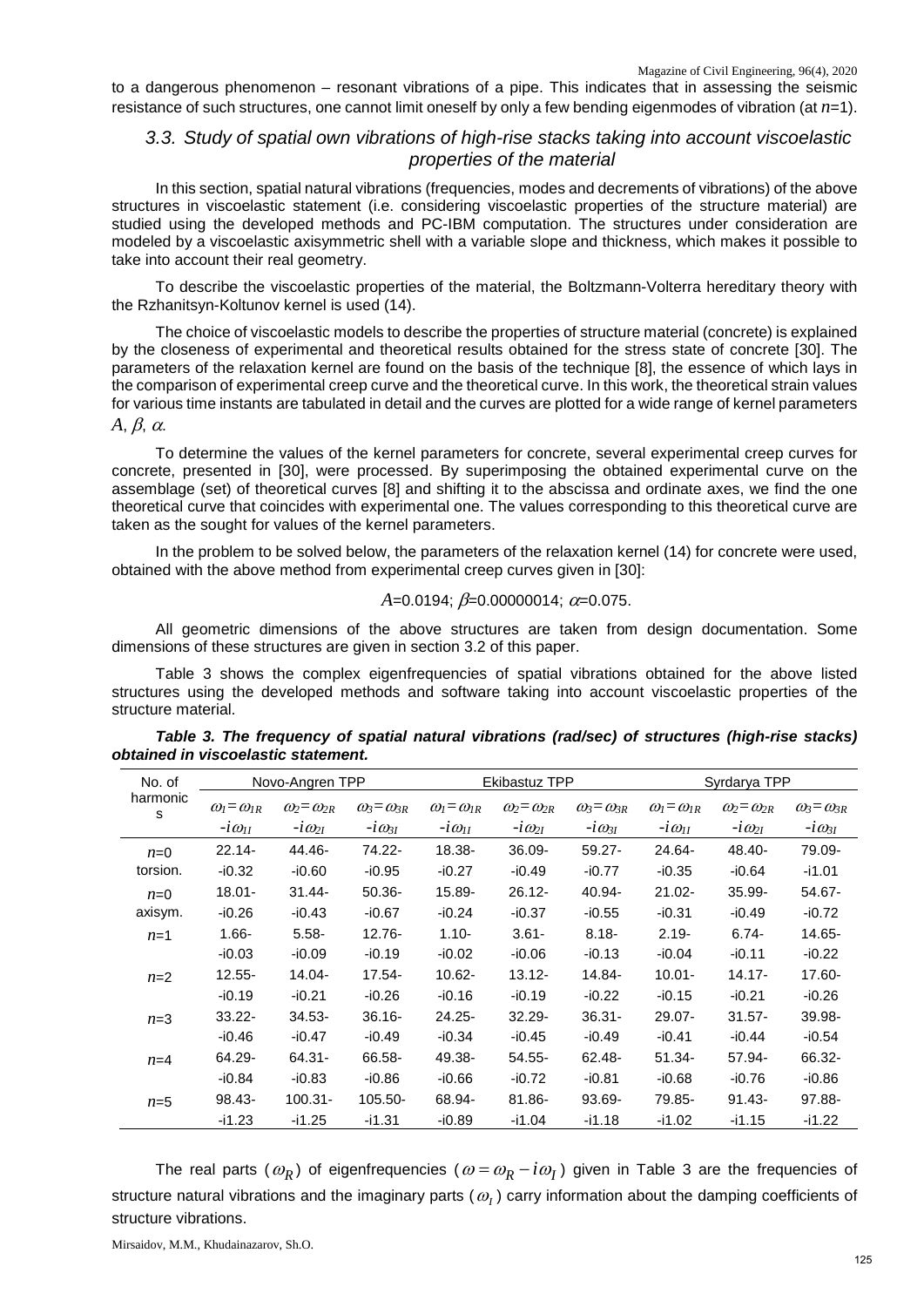Comparison of the results presented in Table 2 (elastic statement) and Table 3 (viscoelastic statement), shows that the real part of the complex frequencies is less than the corresponding values of the

eigenfrequencies obtained in elastic statement, and the logarithmic decrement *I*  $\delta = -2\pi \frac{\omega_I}{\omega_P}$  slightly

*R* decreases with increasing frequency number. This means that an account for viscoelastic properties of the structure material leads to a weak dependence of the logarithmic decrement of vibrations on frequency.

Table 4 shows the comparison between the periods of bending vibrations obtained by one-dimensional theory (in elastic statement) and by the theory of shells (in elastic and viscoelastic statements) and the results of field experiments [17, 31].

| High-rise smoke<br>stacks | No.<br>of period | Vibrations periods (sec) |                  |                           |                     |  |  |
|---------------------------|------------------|--------------------------|------------------|---------------------------|---------------------|--|--|
|                           |                  | <b>Elastic statement</b> |                  | Viscoelastic<br>statement | Field<br>experiment |  |  |
|                           |                  | One-dimensional          | Theory of shells | Theory of shells          |                     |  |  |
|                           |                  | theory                   | $(at n=1)$       | $(at n=1)$                |                     |  |  |
| Novo-Angren TPP           | $T_I$            | 3.26                     | 3.32             | 3.8                       | 3.4                 |  |  |
|                           | $T_2$            | 0.91                     | 0.99             | 1.12                      | 1.0                 |  |  |
|                           | $T_3$            | 0.38                     | 0.44             | 0.49                      | 0.5                 |  |  |
|                           | $T_{4}$          | 0.21                     | 0.25             | 0.28                      | 0.3                 |  |  |
| Syrdarya TPP              | $T_I$            | 2.5                      | 2.12             | 2.88                      | 2.8                 |  |  |
|                           | $T_2$            | 0.80                     | 0.83             | 0.93                      | 0.9                 |  |  |
|                           | $T_3$            | 0.33                     | 0.38             | 0.42                      | 0.4                 |  |  |
|                           | $T_{4}$          | 0.19                     | 0.23             | 0.25                      | 0.2                 |  |  |
| Armenian NPP              | $T_I$            | 1.56                     | 1.42             | 2.03                      | 1.6                 |  |  |
|                           | $T_2$            | 0.46                     | 0.46             | 0.52                      | 0.5                 |  |  |
|                           | $T_3$            | 0.21                     | 0.22             | 0.24                      | 0.2                 |  |  |
|                           | $T_{4}$          | 0.11                     | 0.12             | 0.14                      | ٠                   |  |  |

An analysis of the above results shows that the values of bending vibrations periods obtained in field experiments [17, 31] and the ones found theoretically by the developed method are quite close.

Table 5 shows the values of logarithmic decrement of vibrations of the Novo-Angren TPP high smokestack obtained by field experiment [17] and the ones found theoretically for the three lower bending modes (at  $n=1$ ), using the developed methods and software that take into account viscoelastic properties of the structure material.

| Table 5. Logarithmic decrement of bending vibrations of the Novo-Angren TPP smokestack. |  |  |
|-----------------------------------------------------------------------------------------|--|--|
|                                                                                         |  |  |

| Decrement definition method | Logarithmic decrement |       |       |  |  |
|-----------------------------|-----------------------|-------|-------|--|--|
|                             | 01                    | 02    | ÒЗ    |  |  |
| Experimental                | 0.15                  | 0.25  | 0.37  |  |  |
| Theoretical                 | 0.121                 | 0.102 | 0.094 |  |  |

Significant differences in the values of experimentally and theoretically determined logarithmic decrement (Table 5), especially for the second and third modes, are apparently explained by a failure to consider dry friction and energy entrainment from the structure to infinity.

# *4. Conclusions*

1. A mathematical model, methods and algorithm to study the spatial natural vibrations of axisymmetric structures, with account for dissipative properties of the material are developed based on the hereditary theory of viscoelasticity in the framework of the theory of shells.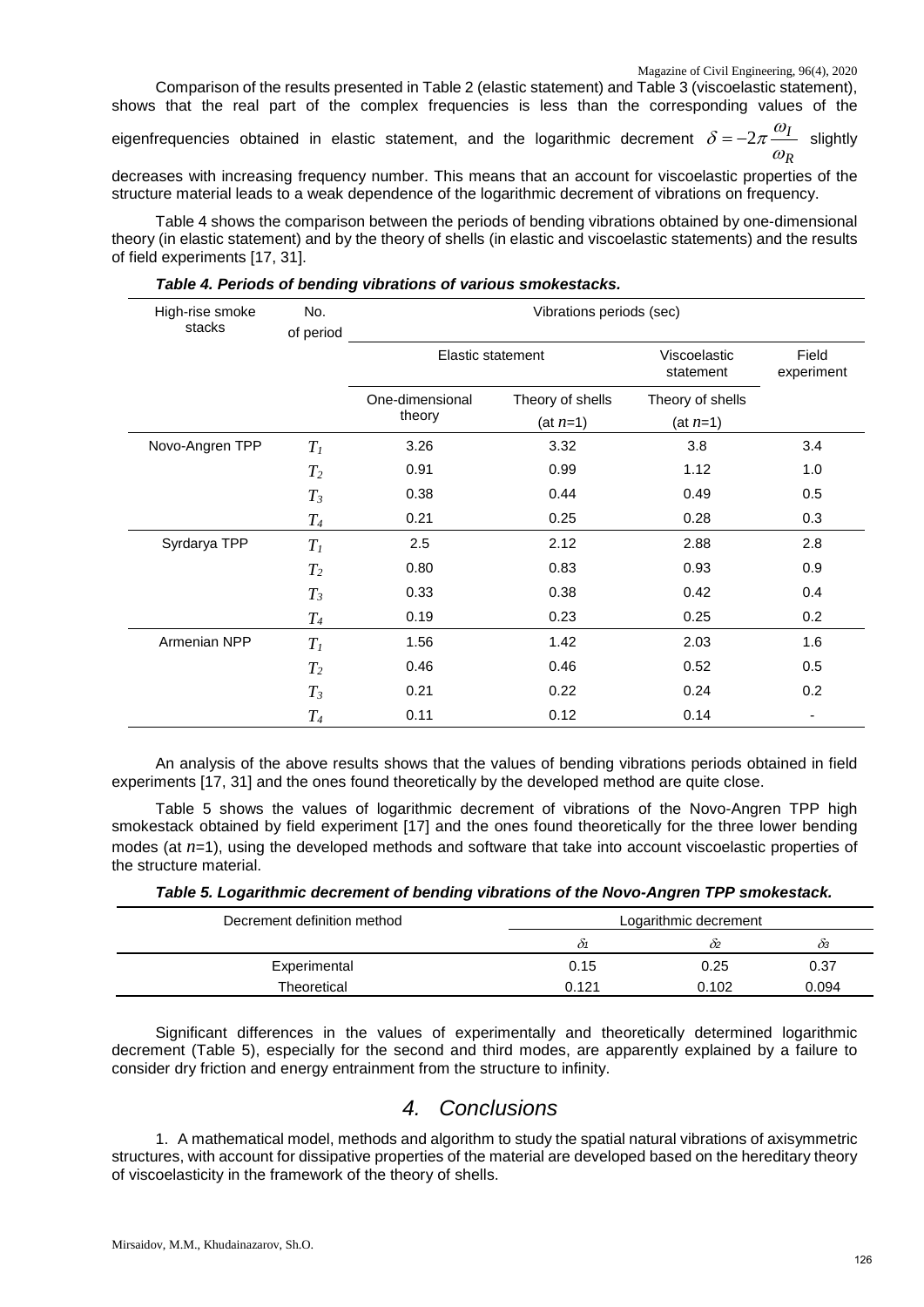2. The reliability of the developed methods and algorithms was verified by solving a number of test problems and comparing the results obtained by known exact solutions and the results of field experiments.

3. The spatial natural vibrations of a number of real axisymmetric structures (ventilation and smokestacks of nuclear power plants and thermal power plants) were studied taking into account the elastic and viscoelastic properties of the structure material of the structure.

4. It was revealed that not only the frequencies of bending modes of vibration are in the dangerous range of earthquakes frequencies, but also some other modes of spatial vibrations of structures, determined by the theory of shells.

5. It was found that the value of the logarithmic decrement of structure vibrations when accounting for viscoelastic properties of the structure material weakly depends on eigenfrequencies of vibrations.

#### **References**

- 1. Duzhikh, F.P., Osolovsky, V.P., Ladygichev, M.G. Promyshlennyye dymovye i ventilyasionnye truby: Spravochnoye izdanie [Industrial smoke and ventilation pipes: Reference publication]. M.: Teplotechnik, 2004. 464 p. (rus)
- 2. Dinamicheskiy raschet spetsialnyh injenernih soorujeniy i konstruksiy. Spravochnik proektirovshika [ Dynamic calculation of special engineering structures and buildings. Designer reference ]. M.: Stroyizdat, 1986. 462 p. (rus)
- 3. Bolotin, V.V. Random vibrations of elastic systems. Moscow Energetics Institute Moscow, USSR Translated from the Russian edition by I. Shenkman English translation edited by H.H.E. Leipholz University of Waterloo, Waterloo, Ontario, Canada, 1984. 463 p. doi: 10.1007/978-94-017-2842-3
- 4. Guz, A.N. Fundamentals of the Three-Dimensional Theory of Stability of Deformable Bodies. translated by Maria Kashtalian. Structural stability.1999. 1.Title. II. Series. 553 p. doi 10.1007/978-3-540-69633-9
- 5. Mirsaidov, M.M., Sultanov, T.Z. Theory and Metods of Strength Assessment of Earts Dams. Lambert Academik Publishing. Saarbrucken/ Deutschland/ Germany/. 2015. 341 p.
- 6. Mirsaidov, M.M., Sultanov, T.Z. Use of linear heredity theory of viscoelasticity for dynamic analysis of earthen structures. Soil Mechanics and Foundation Engineering. 2013. 49 (6), Rr. 250-256. doi: 10.1007/s11204-013-9198-8
- 7. Rzhanitsyn, A.R. Teoriya polzuchesti [Creep theory]. M.: Stroyizdat, 1968. 416 p. (rus)
- 8. Koltunov, M.A. Polzuchest i relaksatsiya [Creep and relaxation ]. M.: Higher school, 1976. 267 p. (rus)
- 9. Betten, J. Creep Mechanics. Engineering. Springer-Verlag Berlin Heidelberg. 2008. 361p. doi: https://doi.org/10.1007/978-3-540- 85051-9
- 10. Naumenko, K., Altenbach, H. Modeling of Creep for Structural Analysis. Engineering. Martin-Luther-Universität Halle- Wittenberg Halle Germany. 2007. 215 p. https://doi.org/10.1007/978-3-540-70839-1
- 11. Sergeevtsev, E.Yu., Zubkov, D.A., Rumyantsev, A.A. Izuchenie dinamicheskix xarakteristik vysotnogo zdaniya [Studying the dynamic characteristics of a high-rise building ]. Bulletin of MGSU. 2011. No. 4. Pp.266-272. (rus)
- 12. Isvandzibaei, M.R., Jamaluddin, H., Hamzah, R.I.R. Natural frequency characteristics of thin-walled homogeneous and manifold layered cylindrical shells under pressure using energy method. J. Cent. South Univ. 2014. Vol. 21. No. 2. Pp. 521–532. https://doi.org/10.1007/s11771-014-1970-z
- 13. Hemmatnezhad, M., Rahimi, G.H., Ansari, R. On the free vibrations of grid-stiffened composite cylindrical shells. Acta Mechanica. 2014. Vol. 225. No. 2. Pp. 609–623. https://doi.org/10.1007/s00707-013-0976-1
- 14. Iqbal, Z., Naeem, M.N., Sultana, N. Vibration characteristics of FGM circular cylindrical shells using wave propagation approach. Acta Mechanica. 2009. Pp. 208-237. https://doi.org/10.1007/s00707-009-0141-z
- 15. Consuegra, F., Irfanoglu, A. Variation of Small Amplitude Vibration Dynamic Properties with Displacement in Reinforced Concrete Structures. Experimental Mechanics. 2012. Vol. 52. No. 7. Pp. 817–828. https://doi.org/10.1007/s11340-011-9590-0
- 16. Hwang, J.-S., Noh, J.-T., Lee, S.-H., Kareem, A. Experimental Verification of Modal Identification of a High-rise Building Using Independent Component Analysis. International Journal of Concrete Structures and Materials. 2019. 13:4. https://doi.org/10.1186/s40069-018-0319-7
- 17. Mirsaidov, M., Khamraev, P., Shalimov, A. Eksperimentalnoye i teoreticheskoye opredelenie dinamicheskih xarakteristik dimovyh trub [Experimental and theoretical determination of dynamic characteristics of smoke stacks]. Construction and Architecture. 1985. series 14, No. 4. M.: 1985. Pp. 17–20. (rus)
- 18. Mirsaidov, M.M., Safarov, I.I., Teshaev, M.Kh. Dynamics of Structurally Inhomogeneous Lamellar and Shell Mechanical Systems. Part 1. Applied Mathematics and Physics (JAMP). 2019. Vol. 7. No. 10. Pp. 2283–2302. doi: 10.4236/jamp.2019.710155
- 19. Bakhodirov, A.A., Sultanov, K.S. Wavees in a Viscoelastic Bar Surrounded by Soils under Smooth Loading. Mechanics of Solids. 2014. Vol. 49. No. 3. Pp. 349–359. https://doi.org/10.3103/S002565441403011X
- 20. Sultanov, K.S., Loginov, P., Ismoilova, S., Salikhova, Z. Wave processes in determining mechanical characteristics of soils. E3S Web of Conferences. 2019. Vol. 97. P. 04009. doi: 10.1051/e3sconf/20199704009
- 21. Khudayarov, B.A., Komilova, K., Turaev, F.Z. Numerical Modeling of pipes conveying gas-liquid two- phase flow. E3S Web of Conferences. 2019. Vol. 97. Pp. 05022. doi: 10.1051/e3sconf/20199705022
- 22. Khudayarov, B.A., Turaev, F.Z. Mathematical simulation of nonlinear oscillations of viscoelastic pipelines conveying fluid. Applied Mathematical Modelling. 2019. Vol. 66. Pp. 662–679. doi: 10.1016/j.apm.2018.10.008
- 23. Usarov, M.K. Buckling of orthotropic plates with bimoments . St. Petersburg. Magazine of Civil Engineering. 2015. No. 1(53). Pp. 80– 90. doi: 10.5862/MCE.53.8
- 24. Toshmatov, E.S., Usarov, M., Usarov, D.M. Dynamic methods of spatial calculation of structures based on a plate model // E3S Web of Conferences. 2019. Vol. 97. P. 04065. doi: 10.1051/e3sconf/20199704072
- 25. Ishmatov, A.N., Mirsaidov, M. Nonlinear vibrations of an axisymmetric body acted upon by pulse loads. Soviet Applied Mechanics. 1991. 27(4). Pp. 388–394. doi: 10.1007/BF00896519
- 26. Mirsaidov, M., Troyanovskii, I.E. Forced axisymmetric oscillations of a viscoelastic cylindrical shell. Polymer Mechanics. 1975. Vol. 11. No. 6. Pp. 953–955. doi: 10.1007/BF00857626

27. Bate, K.-J., Wilson, E.L. Numerical methods in finite element analysis. Publisher: New Jersey (etc.), Prentice-Hall. 1976. 448 p.

Mirsaidov, M.M., Khudainazarov, Sh.O.